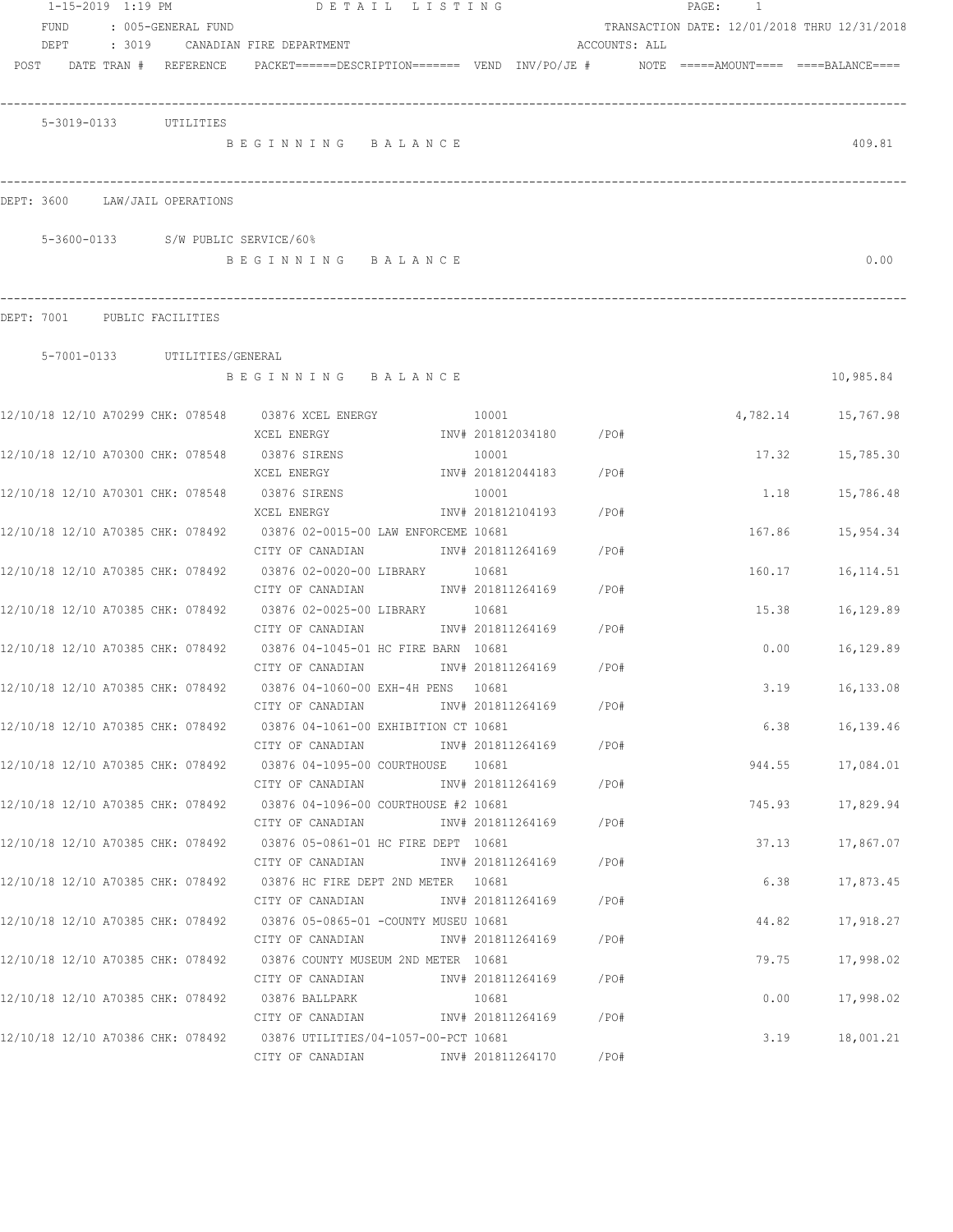|      | 1-15-2019 1:19 PM |                                   | DETAIL LISTING                                                                          |                        |               | PAGE:<br>2 |          |                                              |
|------|-------------------|-----------------------------------|-----------------------------------------------------------------------------------------|------------------------|---------------|------------|----------|----------------------------------------------|
| FUND |                   | : 005-GENERAL FUND                |                                                                                         |                        |               |            |          | TRANSACTION DATE: 12/01/2018 THRU 12/31/2018 |
| DEPT |                   | : 7001 PUBLIC FACILITIES          |                                                                                         |                        | ACCOUNTS: ALL |            |          |                                              |
| POST |                   | DATE TRAN # REFERENCE             | PACKET======DESCRIPTION======= VEND INV/PO/JE #    NOTE =====AMOUNT==== ====BALANCE==== |                        |               |            |          |                                              |
|      |                   |                                   | 12/10/18 12/10 A70447 CHK: 078543 03876 040-001-1415-01-LIBRARY 13824                   |                        |               |            | 91.27    | 18,092.48                                    |
|      |                   |                                   | WEST TEXAS GAS, INC                                                                     | INV# 201812064185 /PO# |               |            |          |                                              |
|      |                   |                                   | 12/10/18 12/10 A70447 CHK: 078543 03876 040-001-4000-01 EX CENTE 13824                  |                        |               |            | 77.85    | 18,170.33                                    |
|      |                   |                                   | WEST TEXAS GAS, INC                                                                     | INV# 201812064185      | $/$ PO#       |            |          |                                              |
|      |                   |                                   | 12/10/18 12/10 A70447 CHK: 078543 03876 040-001-5735-02-MUSEUM 13824                    |                        |               |            | 152.72   | 18,323.05                                    |
|      |                   |                                   | WEST TEXAS GAS, INC MONTH 201812064185                                                  |                        | /PO#          |            |          |                                              |
|      |                   |                                   | 12/10/18 12/10 A70447 CHK: 078543 03876 040-001-5815-01-BALLPARK 13824                  |                        |               |            | 24.68    | 18,347.73                                    |
|      |                   |                                   | WEST TEXAS GAS, INC METALL 201812064185                                                 |                        | /PO#          |            |          |                                              |
|      |                   |                                   | 12/10/18 12/10 A70447 CHK: 078543 03876 040-001-5810-01-PAVILION 13824                  |                        |               |            | 65.46    | 18,413.19                                    |
|      |                   |                                   | WEST TEXAS GAS, INC MONTH 201812064185                                                  |                        | /PO#          |            |          |                                              |
|      |                   |                                   | 12/10/18 12/10 A70447 CHK: 078543 03876 040-001-1405-01 COURTHOU 13824                  |                        |               |            | 249.27   | 18,662.46                                    |
|      |                   |                                   | WEST TEXAS GAS, INC MOTH 201812064185                                                   |                        | /PO#          |            |          |                                              |
|      |                   |                                   | 12/10/18 12/10 A70447 CHK: 078543 03876 040-013-0045-00 CFD MAIN 13824                  |                        |               |            | 24.68    | 18,687.14                                    |
|      |                   |                                   | WEST TEXAS GAS, INC MONTH 201812064185                                                  |                        | /PO#          |            |          |                                              |
|      |                   |                                   | 12/10/18 12/10 A70447 CHK: 078543 03876 040-013-0045-00 CFD BUI 13824                   |                        |               |            | 243.59   | 18,930.73                                    |
|      |                   |                                   | WEST TEXAS GAS, INC MONTH 201812064185                                                  |                        | $/$ PO#       |            |          |                                              |
|      |                   |                                   | 12/10/18 12/10 A70596 CHK: 078553 03895 OTHER METERS                                    | 12592                  |               |            | 1,502.79 | 20,433.52                                    |
|      |                   |                                   | NORTH PLAINS ELECTRIC CO- INV# 201812074191                                             |                        | /PO#          |            |          |                                              |
|      |                   | 12/10/18 12/10 A70596 CHK: 078553 | 03895 GEM VOTING BOOTH                                                                  | 12592                  |               |            | 156.61   | 20,590.13                                    |
|      |                   |                                   | NORTH PLAINS ELECTRIC CO- INV# 201812074191                                             |                        | /PO#          |            |          |                                              |
|      |                   | 12/10/18 12/10 A70624 CHK: 078558 | 03902 XCEL ENERGY                                                                       | 10001                  |               |            | 1.17     | 20,591.30                                    |
|      |                   |                                   | XCEL ENERGY                                                                             | INV# 201812104194      | /PO#          |            |          |                                              |
|      |                   |                                   | 12/13/18 12/13 A70676 CHK: 078580 03926 SIRENS                                          | 10001                  |               |            | 0.39     | 20,591.69                                    |
|      |                   |                                   | XCEL ENERGY                                                                             | INV# 201812134209      | /PO#          |            |          |                                              |
|      |                   |                                   | 12/31/18 12/31 A70689 CHK: 078621 03927 XCEL ENERGY                                     | 10001                  |               |            | 28.89CR  | 20,562.80                                    |
|      |                   |                                   | XCEL ENERGY                                                                             | INV# 201812184213      | /PO#          |            |          |                                              |
|      |                   |                                   | 12/31/18 12/31 A70690 CHK: 078621 03927 XCEL ENERGY                                     | 10001                  |               |            | 73.99    | 20,636.79                                    |
|      |                   |                                   | XCEL ENERGY                                                                             | INV# 201812194214      | /PO#          |            |          |                                              |
|      |                   |                                   | 12/31/18 12/31 A70691 CHK: 078621 03927 XCEL ENERGY                                     | 10001                  |               |            | 1.18     | 20,637.97                                    |
|      |                   |                                   | XCEL ENERGY                                                                             | INV# 201812214216      | $/$ PO#       |            |          |                                              |
|      |                   |                                   | 12/31/18 12/31 A70696 CHK: 078595 03927 02-0015-00 LAW ENFORCEME 10681                  |                        |               |            | 44.82    | 20,682.79                                    |
|      |                   |                                   | CITY OF CANADIAN                                                                        | INV# 201812214217      | /PO#          |            |          |                                              |
|      |                   |                                   | 12/31/18 12/31 A70696 CHK: 078595 03927 02-0020-00 LIBRARY                              | 10681                  |               |            | 37.13    | 20,719.92                                    |
|      |                   |                                   | CITY OF CANADIAN                                                                        | INV# 201812214217      | /PO#          |            |          |                                              |
|      |                   |                                   |                                                                                         | 10681                  |               |            | 7.69     | 20,727.61                                    |
|      |                   |                                   | CITY OF CANADIAN                                                                        | INV# 201812214217      | /PO#          |            |          |                                              |
|      |                   |                                   | 12/31/18 12/31 A70696 CHK: 078595 03927 HC FIRE BARN                                    | 10681                  |               |            | 0.00     | 20,727.61                                    |
|      |                   |                                   | CITY OF CANADIAN                                                                        | INV# 201812214217      | /PO#          |            |          |                                              |
|      |                   |                                   | 12/31/18 12/31 A70696 CHK: 078595 03927 04-1060-00 EXH-4H PENS 10681                    |                        |               |            | 0.00     | 20,727.61                                    |
|      |                   |                                   | CITY OF CANADIAN                                                                        | INV# 201812214217      | / PO#         |            |          |                                              |
|      |                   |                                   | 12/31/18 12/31 A70696 CHK: 078595 03927 04-1061-00 EXHIBITION CT 10681                  |                        |               |            | 6.38     | 20,733.99                                    |
|      |                   |                                   | CITY OF CANADIAN                                                                        | INV# 201812214217      | /PO#          |            |          |                                              |
|      |                   |                                   | 12/31/18 12/31 A70696 CHK: 078595 03927 04-1095-00 COURTHOUSE 10681                     |                        |               |            | 560.05   | 21,294.04                                    |
|      |                   |                                   | CITY OF CANADIAN                                                                        | INV# 201812214217      | /PO#          |            |          |                                              |
|      |                   |                                   | 12/31/18 12/31 A70696 CHK: 078595 03927 04-1096-00 COURTHOUSE #2 10681                  |                        |               |            | 215.32   | 21,509.36                                    |
|      |                   |                                   | CITY OF CANADIAN                                                                        | INV# 201812214217      | /PO#          |            |          |                                              |
|      |                   |                                   | 12/31/18 12/31 A70696 CHK: 078595 03927 HC FIRE DEPT                                    | 10681                  |               |            | 52.51    | 21,561.87                                    |
|      |                   |                                   | CITY OF CANADIAN 1NV# 201812214217                                                      |                        | /PO#          |            |          |                                              |
|      |                   |                                   | 12/31/18 12/31 A70696 CHK: 078595 03927 HC FIRE DEPT 2ND METER 10681                    |                        |               |            | 3.19     | 21,565.06                                    |
|      |                   |                                   | CITY OF CANADIAN                                                                        | INV# 201812214217      | $/$ PO#       |            |          |                                              |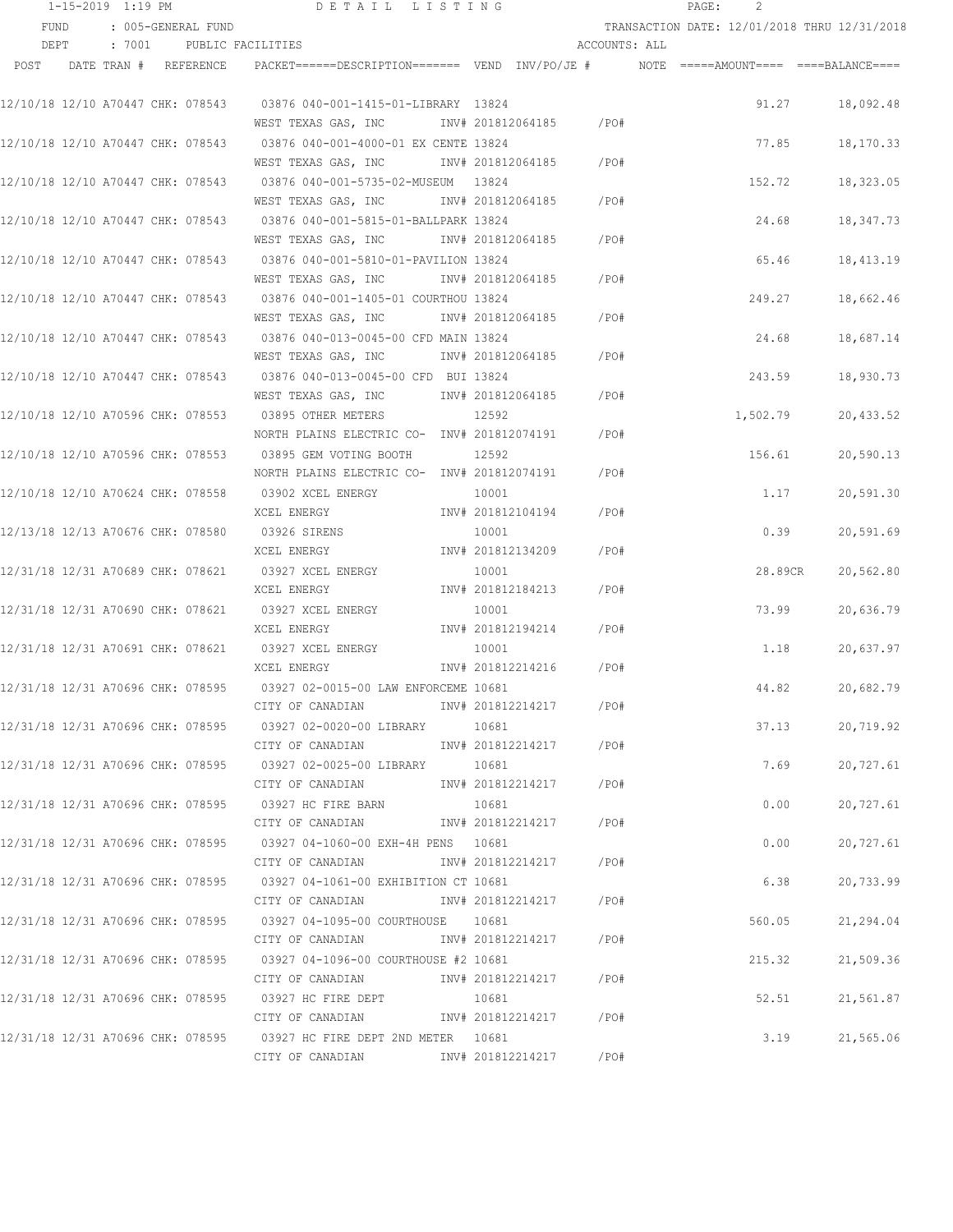|                               | DETAIL LISTING                                                                                    |                         |               | PAGE: 3 |                                              |
|-------------------------------|---------------------------------------------------------------------------------------------------|-------------------------|---------------|---------|----------------------------------------------|
| FUND : 005-GENERAL FUND       |                                                                                                   |                         |               |         | TRANSACTION DATE: 12/01/2018 THRU 12/31/2018 |
| DEPT : 7001 PUBLIC FACILITIES |                                                                                                   |                         | ACCOUNTS: ALL |         |                                              |
| POST DATE TRAN # REFERENCE    | PACKET======DESCRIPTION========  VEND  INV/PO/JE #         NOTE  =====AMOUNT====  ====BALANCE==== |                         |               |         |                                              |
| 5-7001-0133 UTILITIES/GENERAL | $\star$ ( CONTINUED ) $\star$                                                                     |                         |               |         |                                              |
|                               |                                                                                                   |                         |               |         | 44.82 21,609.88                              |
|                               | CITY OF CANADIAN                 INV# 201812214217         /PO#                                   |                         |               |         |                                              |
|                               | 12/31/18 12/31 A70696 CHK: 078595 03927 COUNTY MUSEUM 2ND METER 10681                             |                         |               |         | 41.47 21,651.35                              |
|                               | CITY OF CANADIAN                                                                                  | INV# 201812214217 /PO#  |               |         |                                              |
|                               |                                                                                                   | 10681                   |               | 0.00    | 21,651.35                                    |
|                               | CITY OF CANADIAN                                                                                  | INV# 201812214217 / PO# |               |         |                                              |
|                               | ============= DECEMBER ACTIVITY DB: 10,694.40 CR: 28.89CR 10,665.51                               |                         |               |         |                                              |
|                               | ============= ACCOUNT TOTAL DB: 10,694.40 CR: 28.89CR                                             |                         |               |         |                                              |
| DEPT: 7016 CEMETERY           |                                                                                                   |                         |               |         |                                              |
| 5-7016-0133 UTILITIES         |                                                                                                   |                         |               |         |                                              |
|                               | BEGINNING BALANCE                                                                                 |                         |               |         | 23.95                                        |
|                               |                                                                                                   |                         |               |         |                                              |
|                               | 000 ERRORS IN THIS REPORT! $*-*-*-*-*-*-*-*-*-*-*-*-*-*-*$                                        |                         |               |         |                                              |
|                               | ** REPORT TOTALS ** --- DEBITS --- -- -- CREDITS ---                                              |                         |               |         |                                              |
|                               | BEGINNING BALANCES:                                                                               | 11,419.60               | 0.00          |         |                                              |
|                               | REPORTED ACTIVITY:                                                                                | 10,694.40               | 28.89CR       |         |                                              |
|                               | ENDING BALANCES:                                                                                  | 22,114.00               | 28.89CR       |         |                                              |
|                               | TOTAL FUND ENDING BALANCE: 22,085.11                                                              |                         |               |         |                                              |
| FUND: 010-AIRPORT             |                                                                                                   |                         |               |         |                                              |
| DEPT: 7010 AIRPORT            |                                                                                                   |                         |               |         |                                              |
|                               |                                                                                                   |                         |               |         |                                              |
| 5-7010-0133 UTILITIES         |                                                                                                   |                         |               |         |                                              |
|                               | BEGINNING BALANCE                                                                                 |                         |               |         | 568.07                                       |
|                               | 12/10/18 12/10 A70288 CHK: 001427 03882 UTILITIES-AIRPORT 10681                                   |                         |               |         | 3.19 571.26                                  |
|                               | CITY OF CANADIAN                                                                                  | INV# 201811264172 /PO#  |               |         |                                              |
|                               | 12/10/18 12/10 A70289 CHK: 001430 03882 NORTH PLAINS ELECTRIC CO 12592                            |                         |               | 565.98  | 1,137.24                                     |
|                               | NORTH PLAINS ELECTRIC CO- INV# 201812074192                                                       |                         | /PO#          |         |                                              |
|                               | 12/10/18 12/10 A70297 CHK: 001432 03882 INTERNET-AIRPORT                                          | 14505                   |               | 110.08  | 1,247.32                                     |
|                               | TRANSWORLD NETWORK, CORP INV# 14488875-0299                                                       |                         | /PO#          |         |                                              |
|                               | 12/31/18 12/31 A70750 CHK: 001436 03929 04-1056-00 AIRPORT APT 10681                              |                         |               | 3.19    | 1,250.51                                     |
|                               | CITY OF CANADIAN                                                                                  | INV# 201812214218       | /PO#          |         |                                              |
|                               | 12/31/18 12/31 A70750 CHK: 001436 03929 04-1058-00 PILOTS LOUNGE 10681                            |                         |               | 0.00    | 1,250.51                                     |
|                               | CITY OF CANADIAN                                                                                  | INV# 201812214218       | /PO#          |         |                                              |
|                               | 12/31/18 12/31 A70806 CHK: 001438 03928 AIRPORT INTERNET                                          | 14505                   |               | 110.08  | 1,360.59                                     |
|                               | TRANSWORLD NETWORK, CORP INV# 14509977-0296                                                       |                         | /PO#          |         |                                              |
|                               | ============= DECEMBER ACTIVITY DB:                                                               | 792.52 CR:              | 0.00          | 792.52  |                                              |
|                               | DB:                                                                                               | 792.52 CR:              | 0.00          |         |                                              |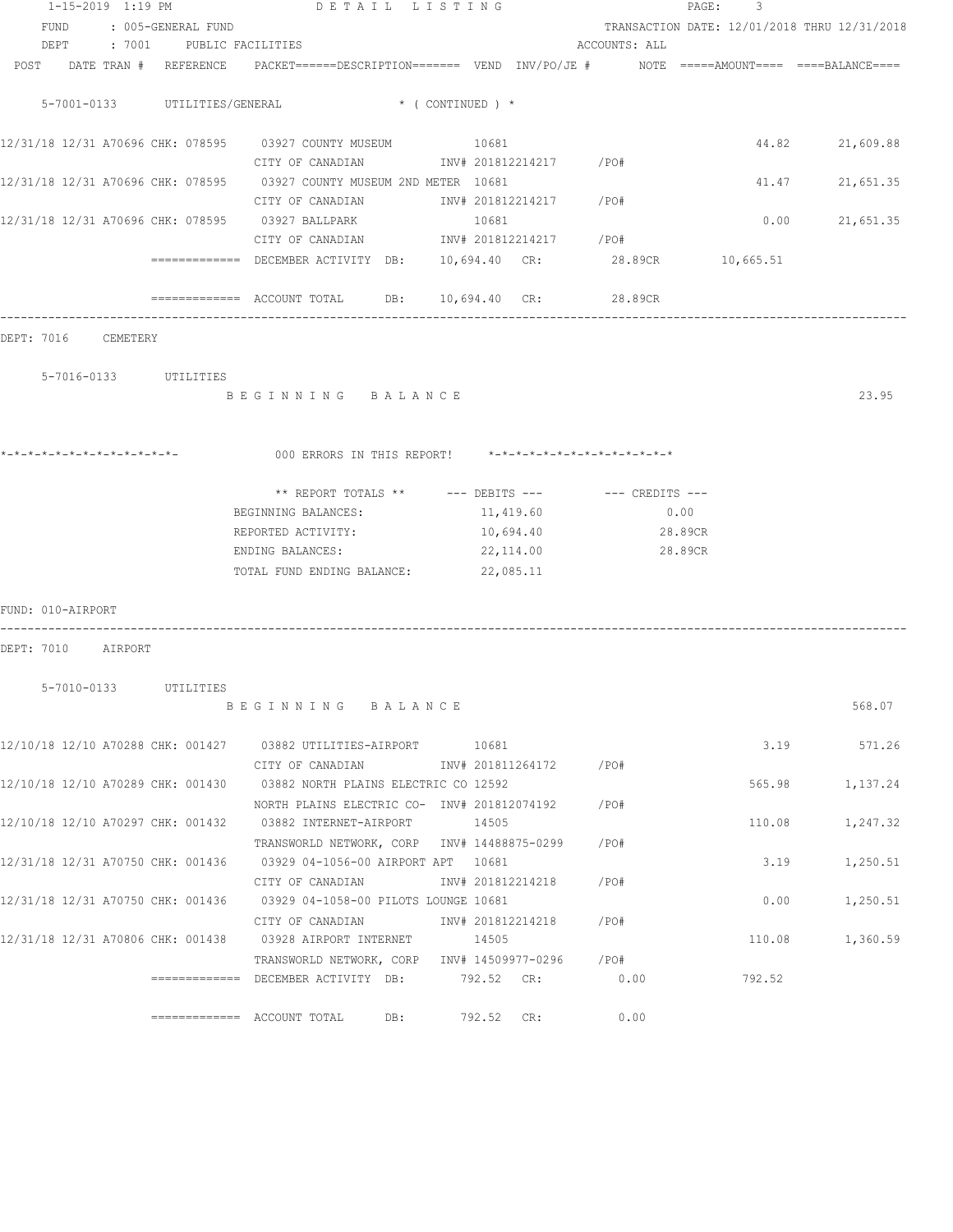| 1-15-2019 1:19 PM                             |                                           | DETAIL LISTING                                                                                                                  |                 | PAGE: 4                                                       |        |               |
|-----------------------------------------------|-------------------------------------------|---------------------------------------------------------------------------------------------------------------------------------|-----------------|---------------------------------------------------------------|--------|---------------|
|                                               | FUND : 010-AIRPORT<br>DEPT : 7010 AIRPORT |                                                                                                                                 |                 | TRANSACTION DATE: 12/01/2018 THRU 12/31/2018<br>ACCOUNTS: ALL |        |               |
|                                               |                                           | POST DATE TRAN # REFERENCE PACKET======DESCRIPTION======= VEND INV/PO/JE # NOTE =====AMOUNT==== ===BALANCE====                  |                 |                                                               |        |               |
| *_*_*_*_*_*_*_*_*_*_*_*_*_*_*_                |                                           | 000 ERRORS IN THIS REPORT! *-*-*-*-*-*-*-*-*-*-*-*-*-*-                                                                         |                 |                                                               |        |               |
|                                               |                                           | ** REPORT TOTALS ** $---$ DEBITS --- $---$ CREDITS ---                                                                          |                 |                                                               |        |               |
|                                               |                                           | BEGINNING BALANCES:                                                                                                             | 568.07          | 0.00                                                          |        |               |
|                                               |                                           | REPORTED ACTIVITY:                                                                                                              | 792.52          | 0.00                                                          |        |               |
|                                               |                                           | ENDING BALANCES:                                                                                                                | $1,360.59$ 0.00 |                                                               |        |               |
|                                               |                                           | TOTAL FUND ENDING BALANCE: 1,360.59                                                                                             |                 |                                                               |        |               |
| FUND: 011-ROAD & BRIDGE PCT 1                 |                                           |                                                                                                                                 |                 |                                                               |        |               |
| DEPT: 4011 ROAD & BRIDGE 1                    |                                           |                                                                                                                                 |                 |                                                               |        |               |
|                                               | 5-4011-0133 UTILITIES/PCT 1               |                                                                                                                                 |                 |                                                               |        |               |
|                                               |                                           | BEGINNING BALANCE                                                                                                               |                 |                                                               |        | 163.90        |
|                                               |                                           | 12/10/18 12/10 A70447 CHK: 078543 03876 040-001-3995-01-PCT 1 BA 13824<br>WEST TEXAS GAS, INC        INV# 201812064185     /PO# |                 |                                                               |        | 50.49 214.39  |
| 12/10/18 12/10 A70596 CHK: 078553 03895 PCT 1 |                                           |                                                                                                                                 | 12592           |                                                               |        | 161.00 375.39 |
|                                               |                                           | NORTH PLAINS ELECTRIC CO- INV# 201812074191 / PO#                                                                               |                 |                                                               |        |               |
|                                               |                                           | ============ DECEMBER ACTIVITY DB: 211.49 CR: 0.00                                                                              |                 |                                                               | 211.49 |               |
|                                               |                                           | ============= ACCOUNT TOTAL DB: 211.49 CR:                                                                                      |                 | 0.00                                                          |        |               |
| *_*_*_*_*_*_*_*_*_*_*_*_*_*_*_                |                                           | 000 ERRORS IN THIS REPORT! *-*-*-*-*-*-*-*-*-*-*-*-*-*-                                                                         |                 |                                                               |        |               |
|                                               |                                           | ** REPORT TOTALS ** --- DEBITS --- -- CREDITS ---                                                                               |                 |                                                               |        |               |
|                                               |                                           | BEGINNING BALANCES:                                                                                                             | 163.90          | 0.00                                                          |        |               |
|                                               |                                           | REPORTED ACTIVITY:                                                                                                              | 211.49          | 0.00                                                          |        |               |
|                                               |                                           | ENDING BALANCES:                                                                                                                | 375.39          | $\sim$ 0.00                                                   |        |               |
|                                               |                                           | TOTAL FUND ENDING BALANCE: 375.39                                                                                               |                 |                                                               |        |               |
| FUND: 012-ROAD & BRIDGE PCT 2                 |                                           |                                                                                                                                 |                 |                                                               |        |               |
| DEPT: 4012 ROAD & BRIDGE 2                    |                                           |                                                                                                                                 |                 |                                                               |        |               |
|                                               | 5-4012-0133 UTILITIES/PCT 2               |                                                                                                                                 |                 |                                                               |        |               |
|                                               |                                           | BEGINNING BALANCE                                                                                                               |                 |                                                               |        | 89.20         |
|                                               |                                           | 12/10/18 12/10 A70596 CHK: 078553 03895 PCT 2                                                                                   | 12592           |                                                               |        | 139.02 228.22 |
|                                               |                                           | NORTH PLAINS ELECTRIC CO- INV# 201812074191 / PO#                                                                               |                 |                                                               |        |               |
|                                               |                                           | ============ DECEMBER ACTIVITY DB: 139.02 CR: 0.00                                                                              |                 |                                                               | 139.02 |               |
|                                               |                                           | ============= ACCOUNT TOTAL DB: 139.02 CR:                                                                                      |                 | 0.00                                                          |        |               |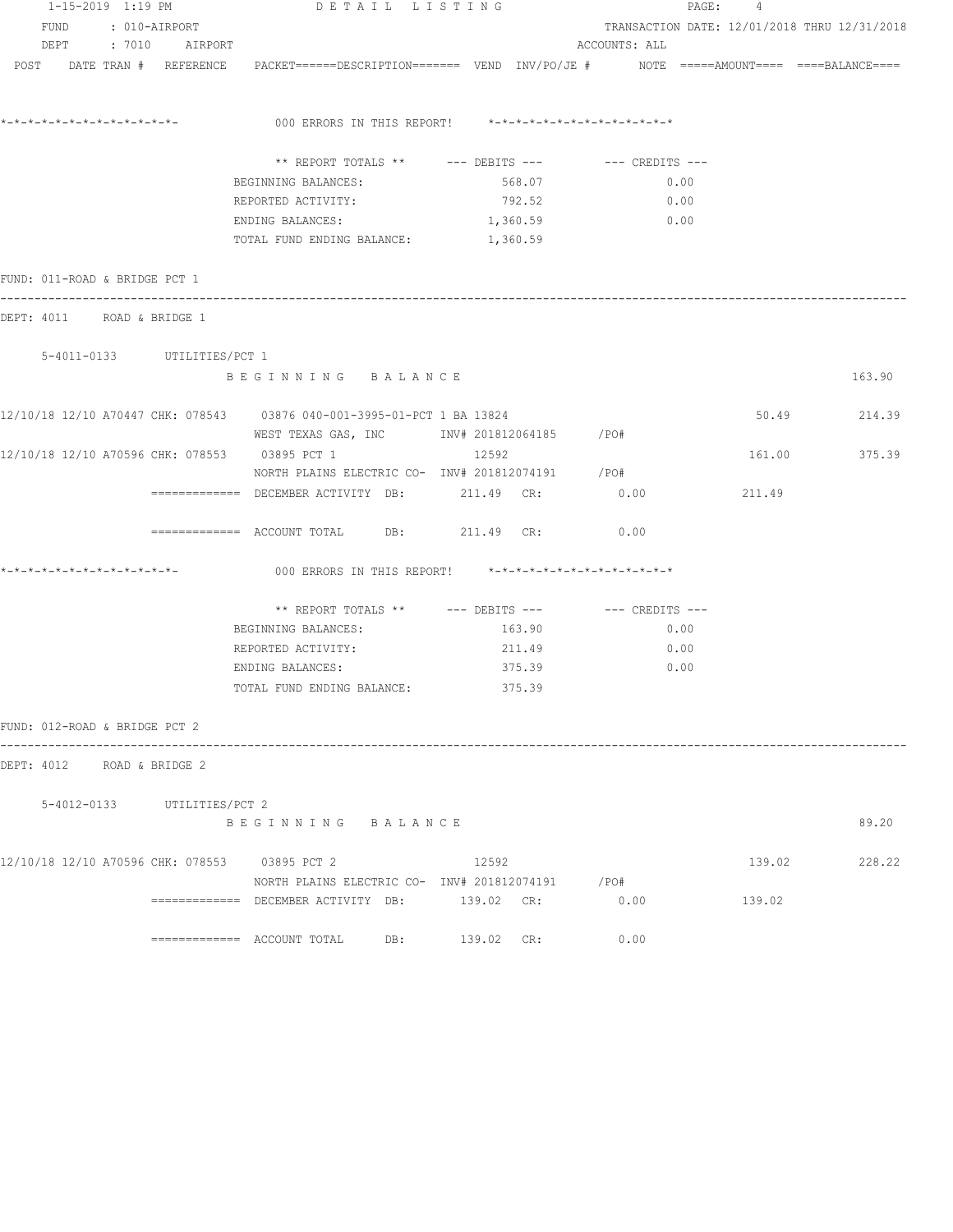|                               | 1-15-2019 1:19 PM<br>DETAIL LISTING |                                                                                                                |                                                             | PAGE: 5       |                                              |               |  |
|-------------------------------|-------------------------------------|----------------------------------------------------------------------------------------------------------------|-------------------------------------------------------------|---------------|----------------------------------------------|---------------|--|
|                               | FUND : 012-ROAD & BRIDGE PCT 2      |                                                                                                                |                                                             |               | TRANSACTION DATE: 12/01/2018 THRU 12/31/2018 |               |  |
|                               | DEPT : 4012 ROAD & BRIDGE 2         |                                                                                                                |                                                             | ACCOUNTS: ALL |                                              |               |  |
|                               |                                     | POST DATE TRAN # REFERENCE PACKET======DESCRIPTION======= VEND INV/PO/JE # NOTE =====AMOUNT==== ===BALANCE==== |                                                             |               |                                              |               |  |
|                               |                                     |                                                                                                                | 000 ERRORS IN THIS REPORT! *-*-*-*-*-*-*-*-*-*-*-*-*-*-*-   |               |                                              |               |  |
|                               |                                     |                                                                                                                |                                                             |               |                                              |               |  |
|                               |                                     |                                                                                                                | ** REPORT TOTALS ** --- DEBITS --- -- -- CREDITS ---        |               |                                              |               |  |
|                               |                                     | BEGINNING BALANCES:                                                                                            | 89.20                                                       | 0.00          |                                              |               |  |
|                               |                                     | REPORTED ACTIVITY:                                                                                             | 139.02                                                      | 0.00          |                                              |               |  |
|                               |                                     | ENDING BALANCES:<br>TOTAL FUND ENDING BALANCE: 228.22                                                          | 228.22                                                      | 0.00          |                                              |               |  |
| FUND: 013-ROAD & BRIDGE PCT 3 |                                     |                                                                                                                |                                                             |               |                                              |               |  |
| DEPT: 4013 ROAD & BRIDGE 3    |                                     |                                                                                                                |                                                             |               |                                              |               |  |
|                               | 5-4013-0133 UTILITIES/PCT 3         |                                                                                                                |                                                             |               |                                              |               |  |
|                               |                                     | BEGINNING BALANCE                                                                                              |                                                             |               |                                              | 111.45        |  |
|                               |                                     | 12/10/18 12/10 A70596 CHK: 078553 03895 PCT 3                                                                  | 12592                                                       |               |                                              | 147.51 258.96 |  |
|                               |                                     | NORTH PLAINS ELECTRIC CO- INV# 201812074191 / PO#                                                              |                                                             |               |                                              |               |  |
|                               |                                     | ============ DECEMBER ACTIVITY DB: 147.51 CR: 0.00                                                             |                                                             |               | 147.51                                       |               |  |
|                               |                                     | ============ ACCOUNT TOTAL DB: 147.51 CR: 0.00                                                                 |                                                             |               |                                              |               |  |
|                               |                                     |                                                                                                                | 000 ERRORS IN THIS REPORT! $*-*-*-*-*-*-*-*-*-*-*-*-*-*-**$ |               |                                              |               |  |
|                               |                                     |                                                                                                                | ** REPORT TOTALS ** $---$ DEBITS --- $---$ CREDITS ---      |               |                                              |               |  |
|                               |                                     | BEGINNING BALANCES:                                                                                            | 111.45                                                      | 0.00          |                                              |               |  |
|                               |                                     | REPORTED ACTIVITY:                                                                                             | 147.51                                                      | 0.00          |                                              |               |  |
|                               |                                     | ENDING BALANCES:                                                                                               | 258.96                                                      | 0.00          |                                              |               |  |
|                               |                                     | TOTAL FUND ENDING BALANCE: 258.96                                                                              |                                                             |               |                                              |               |  |
| FUND: 014-ROAD & BRIDGE PCT 4 |                                     |                                                                                                                |                                                             |               |                                              |               |  |
| DEPT: 4014 ROAD & BRIDGE 4    |                                     |                                                                                                                |                                                             |               |                                              |               |  |
|                               | 5-4014-0133 UTILITIES/PCT 4         |                                                                                                                |                                                             |               |                                              |               |  |
|                               |                                     | BEGINNING BALANCE                                                                                              |                                                             |               |                                              | 224.35        |  |
|                               |                                     | 12/10/18 12/10 A70596 CHK: 078553 03895 PCT 4                                                                  | 12592                                                       |               | 268.19                                       | 492.54        |  |
|                               |                                     |                                                                                                                | NORTH PLAINS ELECTRIC CO- INV# 201812074191 / PO#           |               |                                              |               |  |
|                               |                                     |                                                                                                                |                                                             | 0.00          | 268.19                                       |               |  |
|                               |                                     |                                                                                                                | 268.19 CR:                                                  | 0.00          |                                              |               |  |